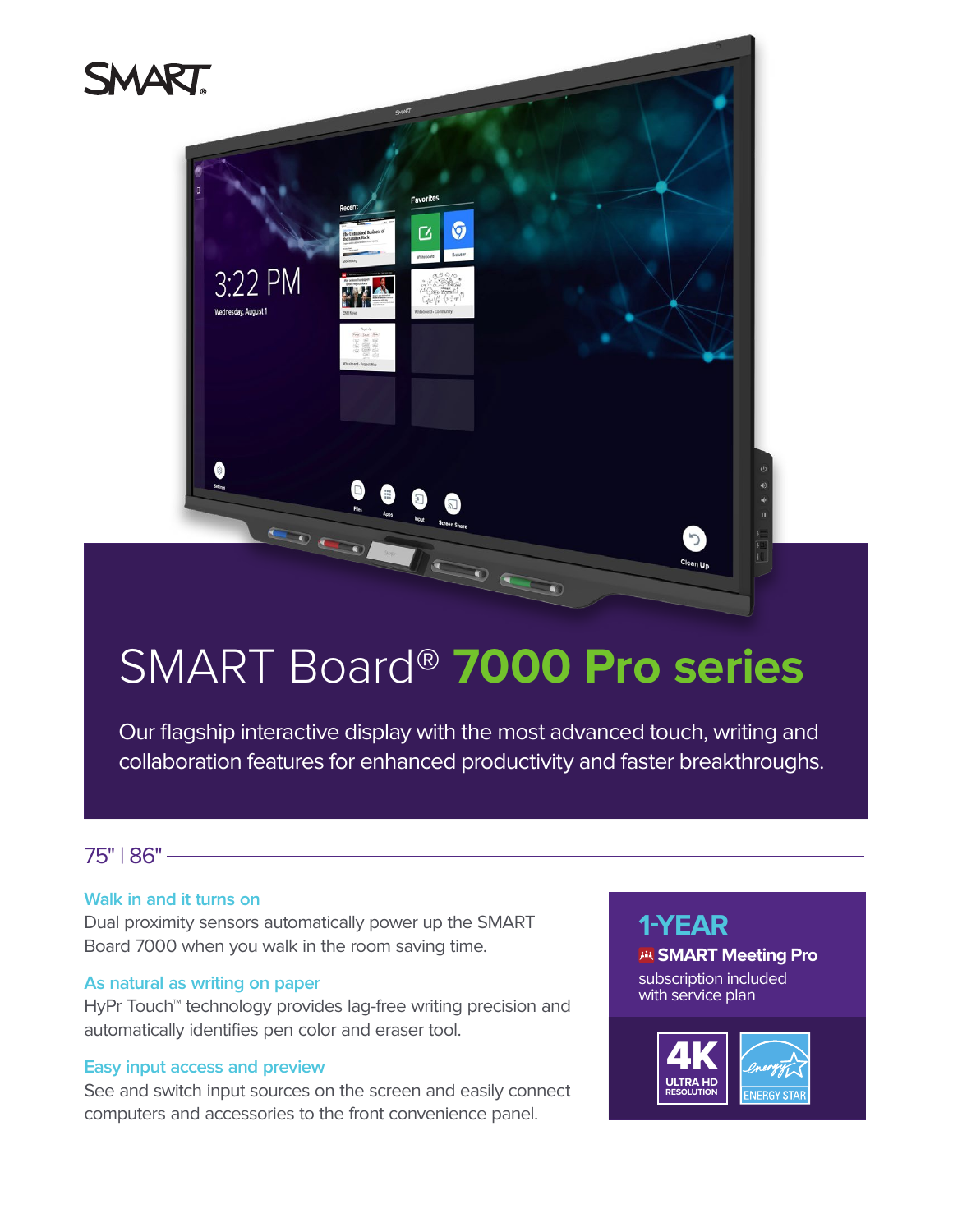# Unparalleled Collaborative Experience

Today's workflows are about going beyond communicating to collaborating. SMART has spent 30 years designing hardware and software solutions that work together to create interactive environments.



## Multiple users, tools and colors at the same time

**Simultaneous Tool Differentiation** frees multiple colleagues to write, erase and move notes at the same time. **Pen ID™** recognition and **Object awareness™** detection automatically make pens write in different colors, fingers move and palms erase.



## Write and save notes directly into applications

**SMART Ink®** software lets teams write over videos and into **PDFs, Microsoft Office® files** and websites, then save notes in almost any file type. Automatically convert notes to text and access tools, such as spotlight, magnifier and screen shade.

# Built to use. Built to last.

Durable and commercial-grade, SMART Board Pro displays have received many safety, regulatory and environmental certifications, giving you peace of mind that they adhere to government or other regulatory requirements.

- 4K Ultra HD resolution
- Accelerated Life Testing







 Silktouch™ frictionless surface





Conflict-free materials and sourcing





Regulatory and environmental certifications\*



3-year standard warranty\*\* (1-year on pens)



**SMART Remote Management lets you efficiently maintain, secure and support all your devices – including SMART Board displays with iQ.**

\*See specification chart for detailed certifications.

\*\*1- or 2-year extended options available. 5-year standard in UK.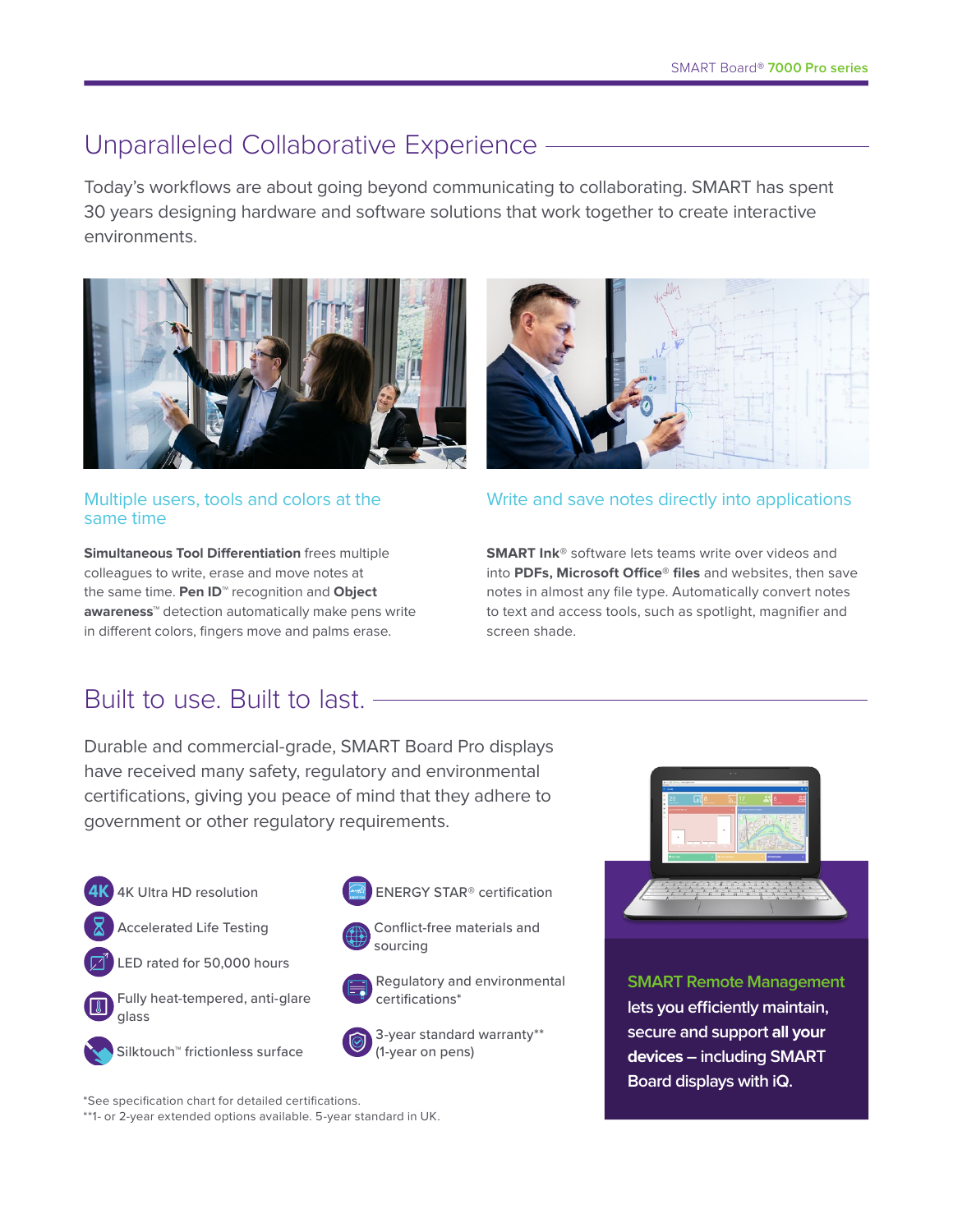## Do More in Your Workspaces -

Together with **SMART collaboration software** and **iQ embedded computing** options, SMART Board Pro displays enable fast, flexible and limitless collaboration.

**SMART collaboration software** is designed to give teams endless ways to brainstorm, innovate and share content.

◆ SMART TeamWorks™ software

With one-touch meeting launch, a connected whiteboard, wireless screen sharing and PDF summaries, SMART TeamWorks is your end-to-end collaboration solution.

Capture ideas in the Unbound Workspace that expands as colleagues add images, files, links and notes – even over multiple displays and meetings.

**B** SMART Meeting Pro<sup>®</sup> software

## **iQ embedded computing** puts everything teams need in one place at the touch of a finger – without extra hardware or apps.



iQ provides teams one-touch access to collaboration tools including a whiteboard, web browser, apps library and native, wireless screen sharing.



Give your team access to Microsoft Office files and applications on a full Windows 10 Pro computer right at the display by adding an Intel® Compute Card to iQ.

# Get the most out of your SMART solution

We're with you every step of the way. Our business services, training and technical support resources provide peace of mind that your technology investment will provide results.



**Business Services** Maximize uptime and protect your investment with SMART's flexible, comprehensive business service plans to meet your unique support needs.



**Training**

From quick-reference guides to video tutorials, SMART offers a wealth of free training resources to ensure quick adoption of your technology solutions.



**Technical Support**

From our global installation services to onsite repair, receive expert support from SMART, with the experience and knowledge to ensure effective operations.

#### **Authorized reseller: SMART Technologies**

**[smarttech.com/contact](http://smarttech.com/contact)**



© 2019 SMART Technologies. All rights reserved. SMART Board, SMART Notebook, SMART Ink, HyPr Touch, Object Awareness, Pen ID, Silktouch, the SMART logo and all SMART taglines and product logos are trademarks or registered trademarks of SMART Technologies in the U.S. and/or other countries. All thirdparty product and company names are for identification purposes only and may be trademarks of their respective owners. 012319